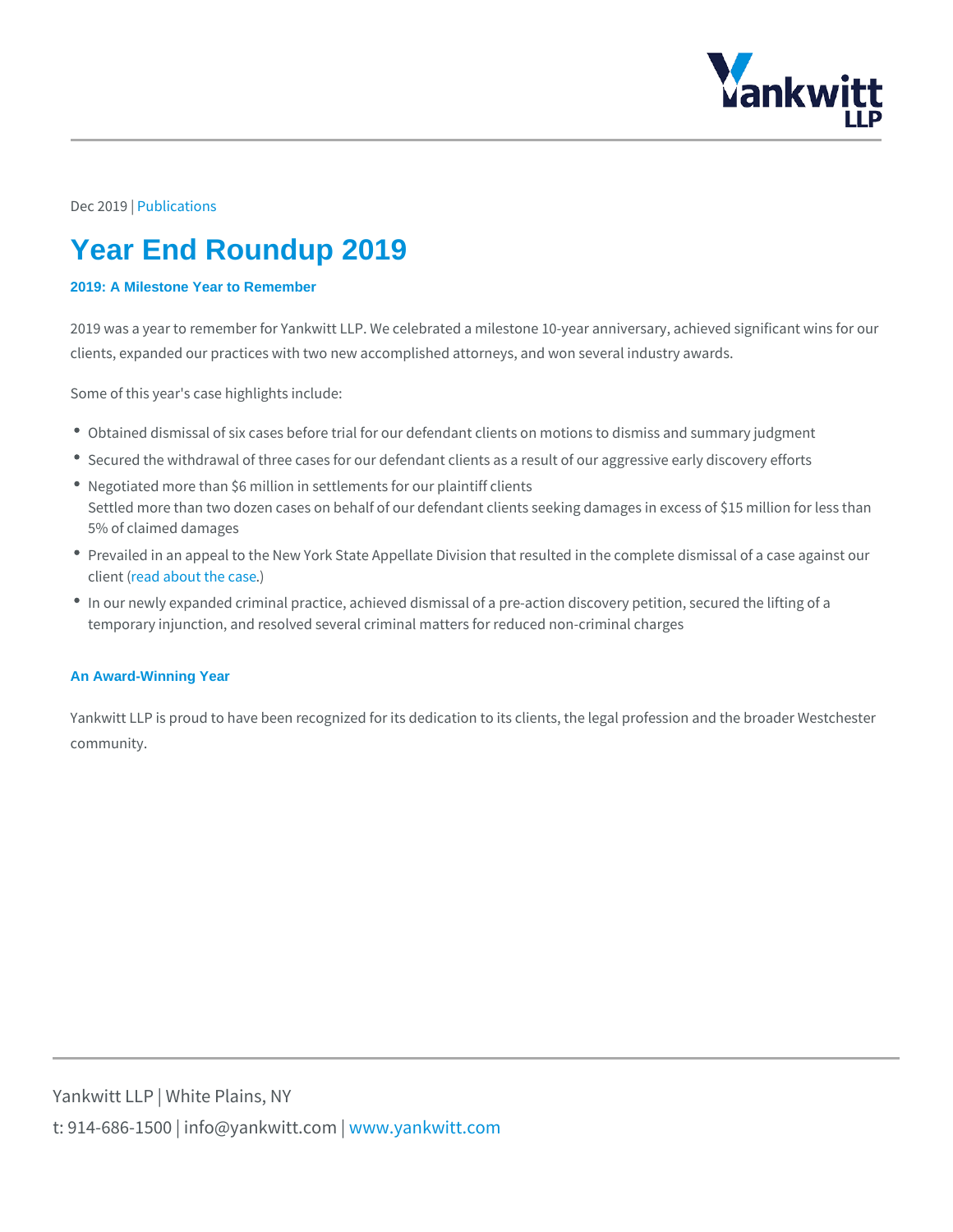- Yankwitt LLP was awarde 68us9intesis Anwards Brows BebenefLaw Firm in Westchester County
- $\text{\textdegree}$  In addition to Russell Yankwitt and KSaupheryLaWiyaensk sfbeinangoniha.enneydentaor, this year Crai added to the Rising tStans, aand Russell waTspl25sfore Weatsheaster County, a Trap 100 for Metro New York
- $\bullet$  Russell Yankwitt wBesstLawaynense ind Amoerica  $\odot$  in the £conenanencodial Litigation
- Russell Yankwitt wa Gold Client Champion by Martindale-Hubbell and Lawyers.com for positive client reviews
- \* Ben Allee, the firm's newest partner and head of our White-Collar Criminal Defense U.S. Department of Justice Director's Award
- Cassandra Vogel was awaWestehdester County Business Journal's Millennial Award

It is gratifying to be recognized by the legal industry and business community fo optimal results for our clients that we recognize as our greatest achievements.

#### Leading the Way with Thought Leadership

Yankwitt LLP attorneys have been writing more than briefs this year; they are pu and legal industry publications. This year, Russell Yankwitt and Dina Hamerman the New York Law Journal, which explore proposed changes to the Federal Rules Practice Law and Rules to reduce frivolous litigations and rein in escalating litic journal's January 15, 2020 issue.

ArticleC Ontrolling Litigation Costs: Automatic Trial Stays Pending Appeal of a Su

To alleviate the strain on both parties and overburdened trial courts, we propose discretionary stays of the underlying trial while an appeal of a dispositive summ

Article 2 : Balancing Litigation Costs: The Need for Automatic Discovery Stays

To control skyrocketing litigation costs, we propose amending the Federal Rules taken by many state courts, including New York, to stay all discovery upon the fi complaint.

Other notable articles published this year include:

- [Employment Laws Every Westcheste](https://westfaironline.com/116826/michael-reed-employment-laws-every-westchester-employer-should-know/)r" Eimpthoey AW e Sshouldensthe Covounty Business Journal Business & Michael Reed. And Reed. At All Reed. And Michael Reed. And Reed. At All Reed. At All Reed. At All Reed. At All Reed. At
- [10 Employment Law Issues Every](/wp-content/uploads/2019/12/Westchester-Lawyer-Publishes-Article-by-Michael-Reed-that-Examines-Andryeyeva-v-New-York-Health-Care.pdf) Emm Megterh Sibbeurid aKwnyoewr by Michael Reed
- [Andryeyeva and the Minimum Wage](/wp-content/uploads/2019/12/Westchester-Lawyer-Publishes-Article-by-Michael-Reed-that-Examines-Andryeyeva-v-New-York-Health-Care.pdf) for Home Health Aides in the New Jersey Law Journal by Michael Reed

Westchester Lawyer also featured Michael Reed and Russell Yankwitt antiiot bah Mdember Sp  $N$ ovembaerti $\phi$ l iessues.

## Yankwitt LLP Gives Back

Yankwitt LLP | White Plains, NY t:  $914 - 686 - 1500$  | info@y wawn ky wom intit wo io tm c p m